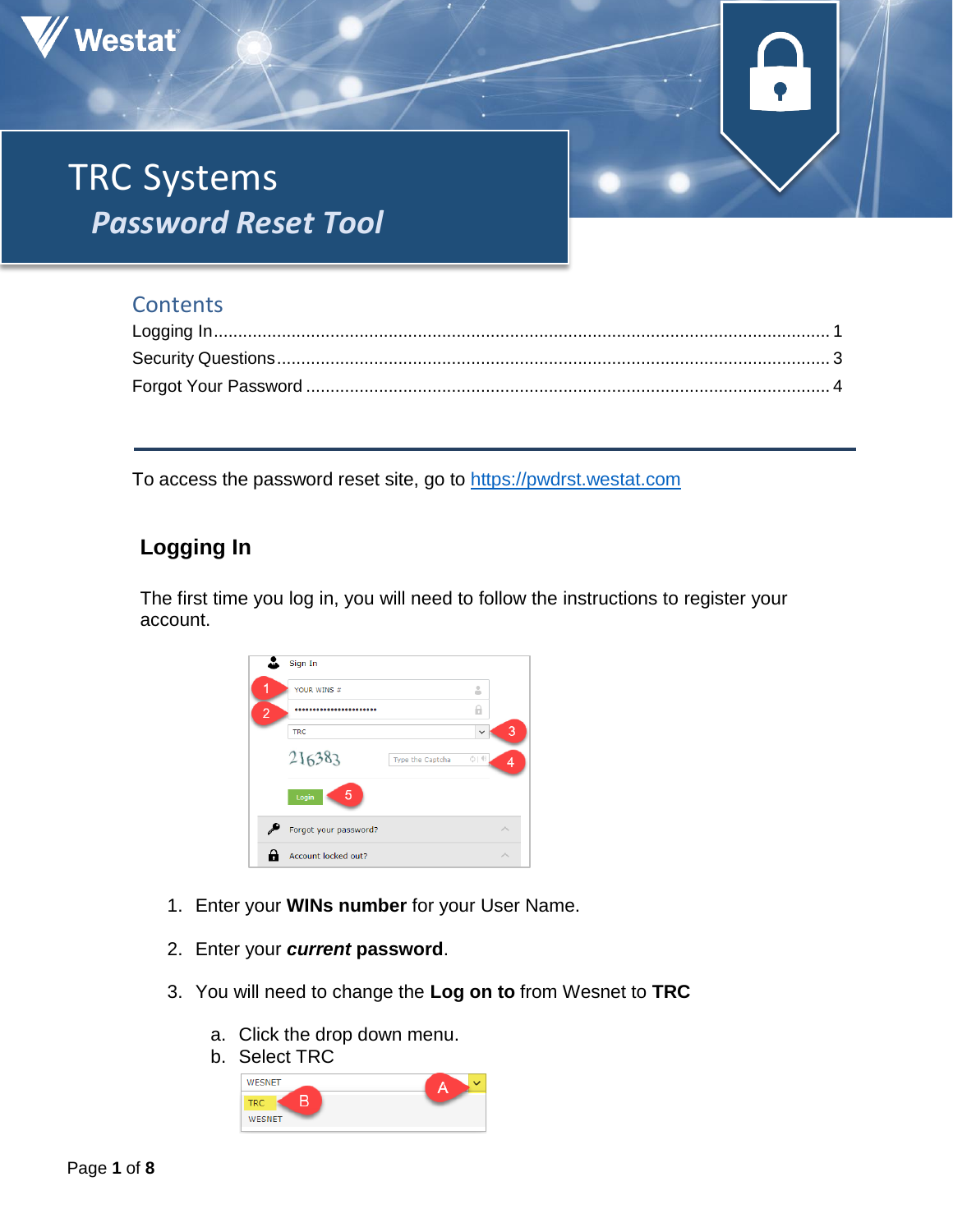4. Type the security code in the box.



You can **request** another code or **listen** to the current code if needed.



#### 5. Click **Login**



You may see a Welcome message. Click the **Click Here** link to continue.

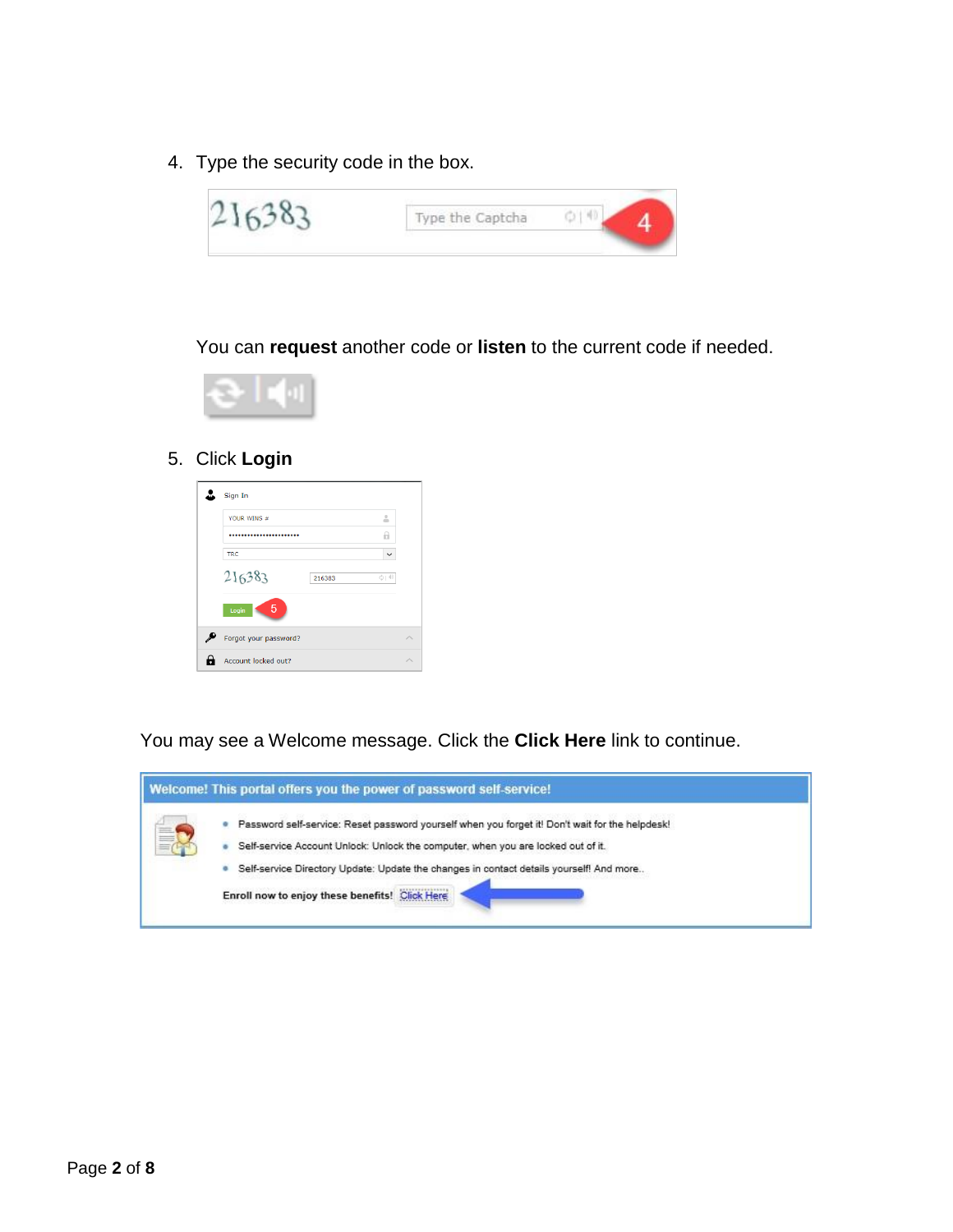## <span id="page-2-0"></span>**Security Questions**

| Security Questions |                                                     |                                                                                                    |  |  |
|--------------------|-----------------------------------------------------|----------------------------------------------------------------------------------------------------|--|--|
|                    | <b>Length Specification</b>                         |                                                                                                    |  |  |
|                    |                                                     | . The minimum length of the answer(s) should be 5 characters and maximum allowed is 255 characters |  |  |
|                    | <b>Register Your Security Question &amp; Answer</b> |                                                                                                    |  |  |
| Question:          | --------Please Select a Question--------            | $\checkmark$                                                                                       |  |  |
|                    | Answer                                              | Confirm Answer                                                                                     |  |  |
| Question:          | -------Please Select a Question-------              | $\checkmark$                                                                                       |  |  |
|                    | Answer                                              | Confirm Answer                                                                                     |  |  |
|                    |                                                     |                                                                                                    |  |  |
|                    | 3<br>$\blacktriangleright$ Hide Answer(s)           |                                                                                                    |  |  |
|                    |                                                     |                                                                                                    |  |  |

- 1. Choose a security question from the dropdown menu. Make sure it is a question that you easily can answer.
	- a. When answering this question:
		- i. Your answers will need to be between 5 and 255 characters.
		- ii. Use either all CAPS or all lower case characters.

Security Question examples:



- 2. Choose the second security question from the dropdown menu.
- 3. Unclick **Hide Answer(s)** to ensure that your answers are typed correctly.
- 4. After confirming that all answers are correct, click **Enroll**.

You should see a message that states that you successfully enrolled.

You have successfully enrolled! The information you provided will help us verify your identity if you forget your passwords or get locked out of your account.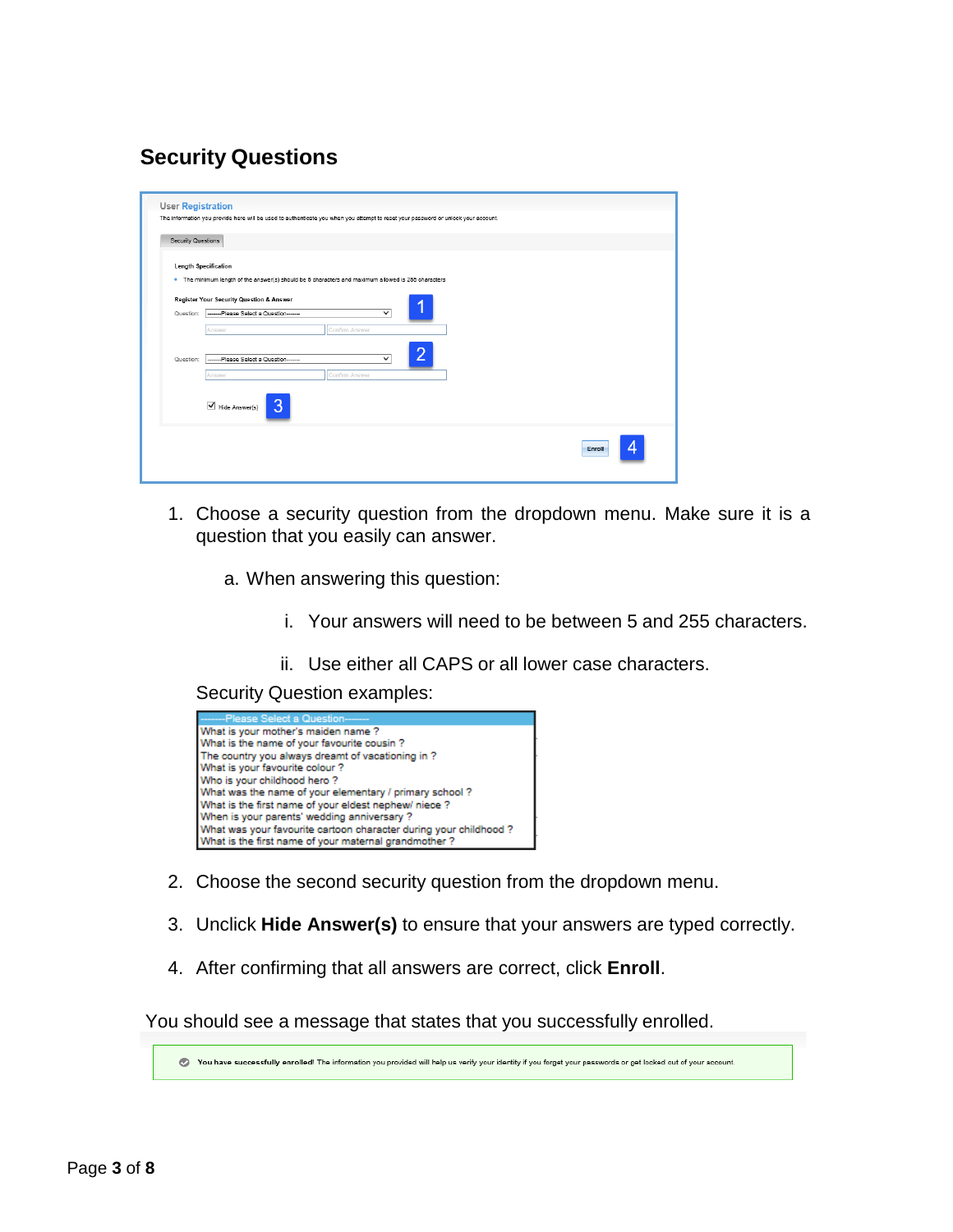### <span id="page-3-0"></span>**Forgot Your Password**

This option should be used if you have **forgotten** your current

password. Click **Forgot your password?**

|   | Sign In                                     |                                       | Sign In                                      | $\land$ |
|---|---------------------------------------------|---------------------------------------|----------------------------------------------|---------|
|   | Username                                    | å                                     |                                              |         |
|   | Password                                    | $\begin{array}{c} \hline \end{array}$ | Forgot your password?                        |         |
|   | <b>WESNET</b><br>216383<br>Type the Captcha | $\checkmark$<br>$\phi$   $\Phi$       | 8<br>YOUR WINS #<br>1                        |         |
|   | Login                                       |                                       | $\overline{2}$<br><b>TRC</b><br>$\checkmark$ |         |
| ₽ | Forgot your password?                       | $\land$                               | 3<br>O   0<br>841847                         |         |
| А | Account locked out?                         | $\curvearrowright$                    |                                              |         |
|   |                                             |                                       | 4<br>Continue                                |         |
|   |                                             |                                       | Account locked out?<br>٠                     | $\land$ |

- 1. Enter your **WINs number** for your User Name.
- 2. Make sure the Domain Name is set to **TRC**.
- 3. **Type the characters** you see in the picture.

You can **request** another code or **listen** to the current code if needed.



4. Click **Continue**.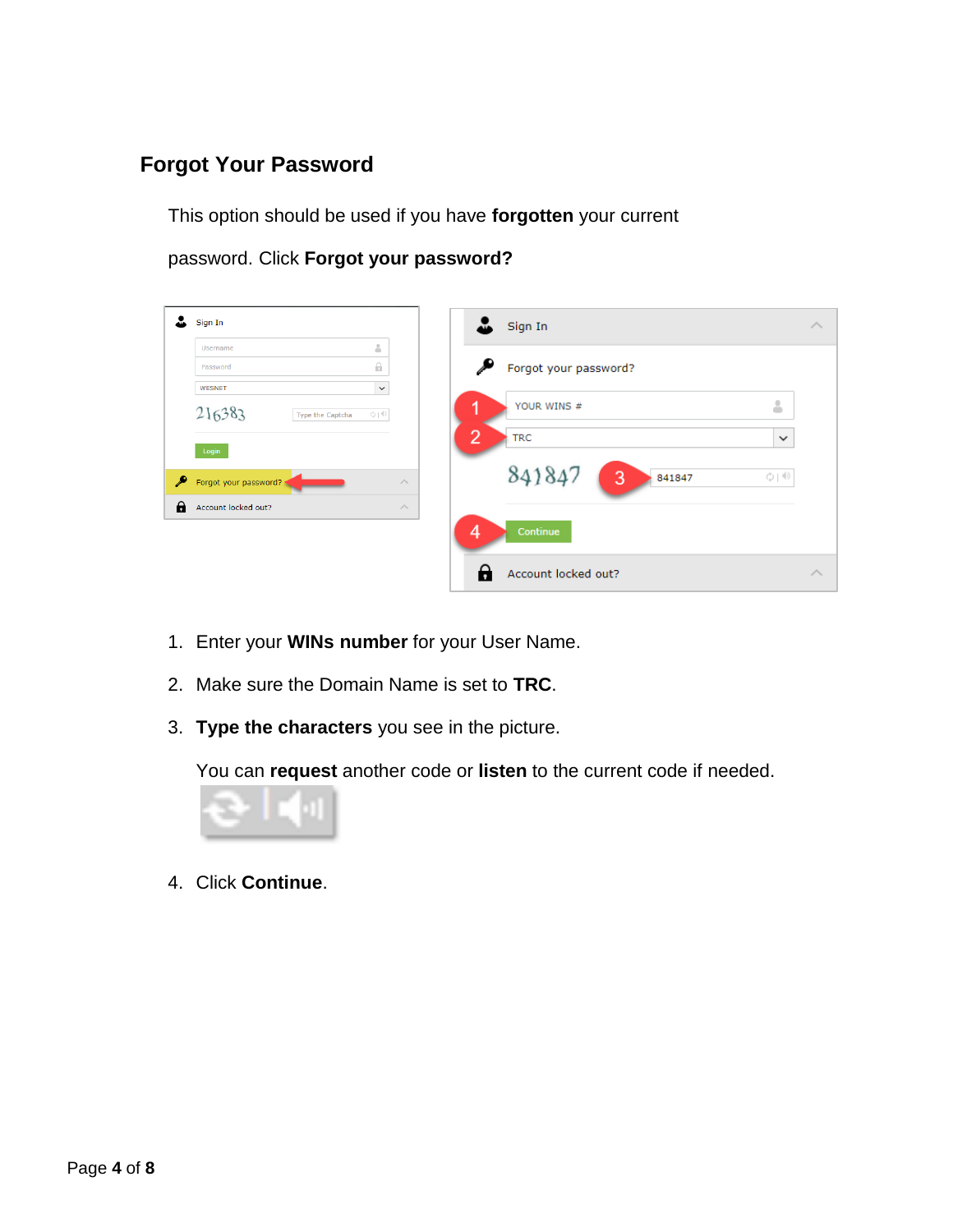Now you need to verify your identity by answering your security questions.

|           | <b>Security Questions</b>                             |                | Please answer the following question(s) as per your enrollment profile to reset your password |  |
|-----------|-------------------------------------------------------|----------------|-----------------------------------------------------------------------------------------------|--|
|           |                                                       |                |                                                                                               |  |
|           | Answer the below question(s)                          |                |                                                                                               |  |
|           | Question: What is your mother's maiden name ?         |                |                                                                                               |  |
| Answer:   |                                                       |                |                                                                                               |  |
| Question: | What is the first name of your maternal grandmother ? |                |                                                                                               |  |
| Answer:   |                                                       |                |                                                                                               |  |
|           |                                                       |                |                                                                                               |  |
|           |                                                       |                | Type the characters you see in the picture below.                                             |  |
|           |                                                       |                |                                                                                               |  |
|           |                                                       |                |                                                                                               |  |
|           |                                                       | $\overline{2}$ | 436557                                                                                        |  |
|           |                                                       |                | $\boldsymbol{\times}$                                                                         |  |

- 1. **Answer both security questions** you chose when registering. Remember that these answers are case sensitive.
- 2. **Enter the characters** you see in the picture.
- 3. Click **Continue**.

Notice that this is a timed screen. This form is time sensitive and MUST be completed in the time provided.

|                                            |                                                 |  | Time left for this operation : 04:33 |  |
|--------------------------------------------|-------------------------------------------------|--|--------------------------------------|--|
| <b>Reset Password</b>                      |                                                 |  |                                      |  |
|                                            | Please enter a new password in the boxes below: |  |                                      |  |
|                                            |                                                 |  |                                      |  |
|                                            |                                                 |  |                                      |  |
| <b>Domain Password Policy Requirements</b> |                                                 |  |                                      |  |
| The minimum password age is 0<br>۰         |                                                 |  |                                      |  |
| The maximum password age is 90<br>۰        |                                                 |  |                                      |  |
| The minimum password length is 12<br>٠     |                                                 |  |                                      |  |
| No. of Passwords Remembered is 5<br>٠      |                                                 |  |                                      |  |
| ٠                                          | The password complexity property is Enabled     |  |                                      |  |
|                                            |                                                 |  |                                      |  |
|                                            |                                                 |  |                                      |  |
| <b>Reset Password</b>                      |                                                 |  |                                      |  |
|                                            | New Password:                                   |  |                                      |  |
|                                            |                                                 |  |                                      |  |
|                                            | Confirm New Password:                           |  |                                      |  |
|                                            |                                                 |  |                                      |  |
|                                            |                                                 |  |                                      |  |